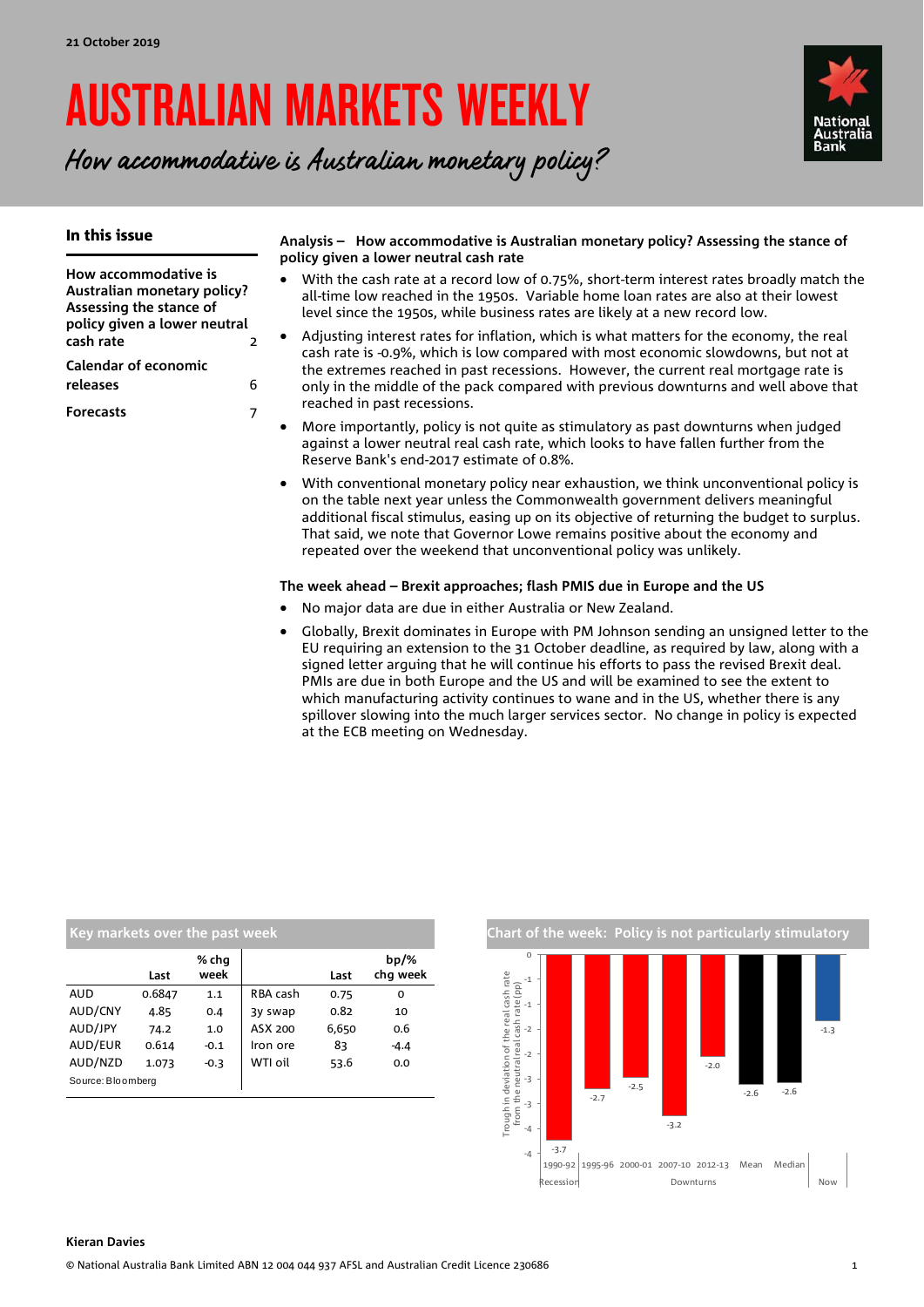#### How accommodative is Australian monetary policy? Assessing the stance of policy given a lower neutral cash rate

- **With the cash rate at a record low of 0.75%, shortterm interest rates broadly match the all-time low reached in the 1950s. Variable home loan rates are also at their lowest level since the 1950s, while business rates are likely at a new record low.**
- **Adjusting interest rates for inflation, which is what matters for the economy, the real cash rate is -0.9%, which is low compared with most economic slowdowns, but not at the extremes reached in past recessions. However, the current real mortgage rate is only in the middle of the pack compared with previous downturns and well above that reached in past recessions.**
- **More importantly, policy is not quite as stimulatory as past downturns when judged against a lower neutral real cash rate, which looks to have fallen further from the Reserve Bank's end-2017 estimate of 0.8%.**
- **With conventional monetary policy near exhaustion, we think unconventional policy is on the table next year unless the Commonwealth government delivers meaningful additional fiscal stimulus, easing up on its objective of returning the budget to surplus. That said, we note that Governor Lowe remains positive about the economy and repeated over the weekend that unconventional policy was unlikely.**

#### With the cash rate at a record low, lending rates are extremely low

After a long period of stability, where the Reserve Bank Board had warned as recently as the end of last year that the next move in interest rates was likely to be up, the bank has embarked on a new easing cycle, cutting the cash rate three times since June to  $0.75\%$ .<sup>1</sup> This marks the lowest level of the cash rate since the Reserve Bank was established in 1960, broadly matching the all-time low in short-term interest rates in 1949 to 1951.

**Chart 1: The current cash rate broadly matches the record low in short-term rates reached around 1950** 



Source: Jorda-Schularick-Taylor Macrohistory database, Reserve Bank of Australia, National Australia Bank

Similarly, lending rates are at an extremely low level. For example, the variable interest rate on residential mortgages for owner-occupiers is now at its lowest level since the 1950s. Variable lending rates for large business are published with a long delay by the Reserve Bank, but are likely also at a new record low.



adjustment in monetary policy". See Reserve Bank of Australia, Minutes of the Monetary Policy Meeting of the Reserve Bank Board, Sydney, 4 December 2018.

j 1 For example, the Reserve Bank Board said as late as the end of last year that "members continued to agree that the next move in interest rates was more likely to be an increase than a decrease, but that there was no strong case for a near-term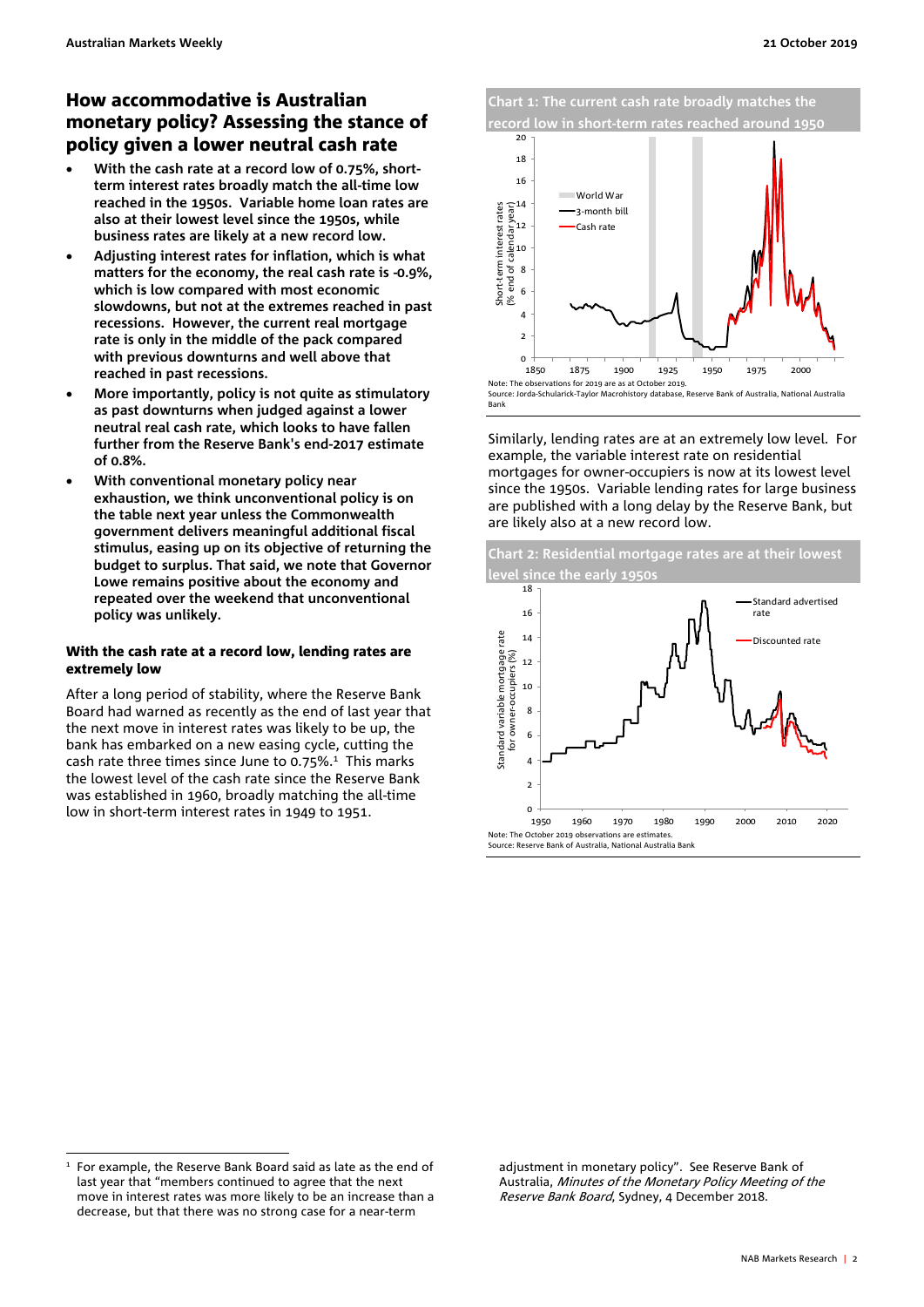

#### However, lending rates adjusted for inflation are not at an extreme

Although nominal interest rates are plumbing the depths, ex-post real interest rates – which are a better measure of the stance of monetary policy – are not at an extreme relative to history.2

- The current real cash rate is low compared with most downturns and is higher than the experience of past recessions. The current real cash rate of - 0.9% is much lower than the troughs reached in most downturns, where the average low-point is 0.6% and the median low is -0.3%, and on a par with the early 1970s downturn and the global financial crisis. However, the real cash rate is well above the lows reached in past recessions, where the average trough was -6.7% with a median low of -4.3%.
- The current real mortgage rate is in the middle of the pack compared with previous downturns and is well above the lows of past recessions.<sup>3</sup> The current real mortgage rate of 2.5% matches the average low-point of past downturns and is close to the median trough of 2.3%. This places it well above both the average and median troughs of post-WW2 recessions of -3.4% and -1.9%, respectively.

That said, real interest rates have been low for an extended period, while the troughs reached in past downturns and recessions interest rates were relatively short lived.

**Chart 4: Real lending rates are not at an extreme relative to histor** 



Note: Ex-post real interest rate = end-quarter nominal interest rate – annual trimmed mean inflation. Annual trimmed mean inflation was estimated prior to 1976. Inflation in Q3 and Q4 2019 was based on the Reserve Bank's latest forecasts. The cash rate prior to 1959 was proxied by the 3-month bill rate. Q4 2019 nominal interest rates are as at October 2019. Source: Australian Bureau of Statistics, Melbourne Institute, Reserve Bank of Australia, National

Australia Bank



Australia Bank

<sup>2</sup> Ideally, we would have used ex-ante real interest rates, but there is only a relatively short history of inflation expectations. Also, the Reserve Bank often uses ex-post real interest rates when analysing the impact of monetary policy on the economy.

 $\overline{a}$ 

<sup>&</sup>lt;sup>3</sup> The real mortgage rate was constructed using the discounted variable mortgage rate for 0wner-occupiers, spliced with the standard variable mortgage rate prior to 2004.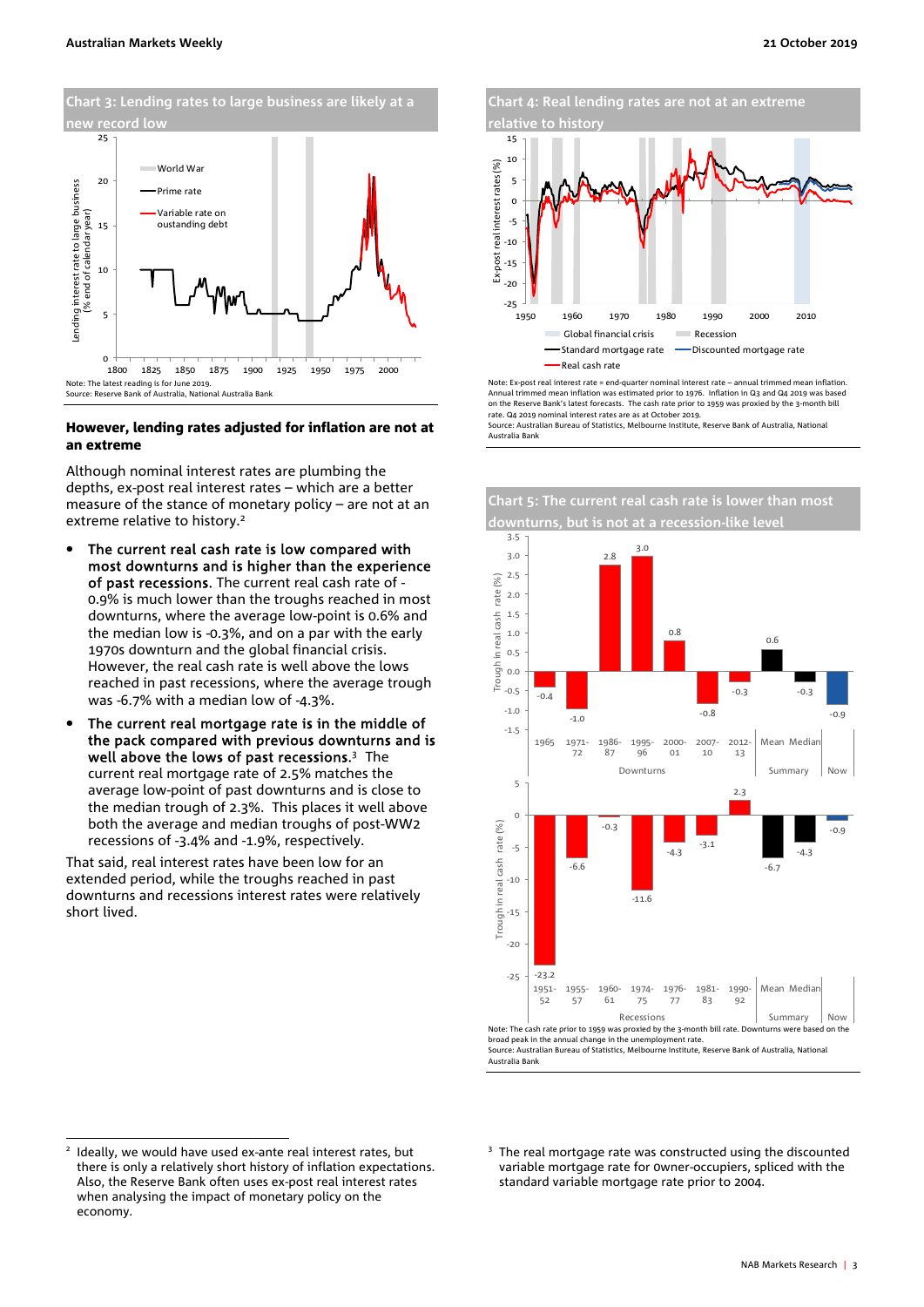

#### Policy is not quite as stimulatory as past downturns when judged against a lower neutral cash rate

More importantly, the real cash rate is not low relative to the Reserve Bank's estimate of the neutral cash rate (aka r-star), which declined to 0.8% at the end of 2017.4 Assuming the neutral rate has remained unchanged since then, this puts the current gap between the real cash rate and r-star at -1.6pp, which compares with the average and median low-points in the gap in past downturns of -2.0pp.

Even allowing for the uncertainty surrounding estimates of the neutral real rate, this comparison suggests that policy is not quite as loose as past downturns, although the three recent interest rate reductions have eased policy. It also suggests that the current stance of policy is a long way from the dire experience of the global financial crisis when the gap reached -3.3pp.



#### The neutral interest rate has likely declined further this year

With the Reserve Bank estimating the neutral real interest rate reached about 0.8% at the end of 2017, we think it likely that the neutral rate has edged lower to about 0.5% this year. This reflects a roughly 30bp increase in the spread between the discounted variable mortgage rate and the cash rate since the end of 2017, which, as Deputy Governor Debelle has remarked, "should have a roughly one-for-one effect on the neutral interest rate".5

The decline in the real 10-year bond yield, which has fallen from 0.8% at the end of 2018 to -0.1%, also suggests that the neutral rate has fallen given the loose relationship between the two series.

 $\overline{a}$ 

<sup>4</sup> The Reserve Bank characterised the real neutral cash rate as 1% at the time, although the published analysis shows it around 0.8%. See Rachael McCririck and Daniel Rees, The neutral interest rate, Reserve Bank of Australia Bulletin, September quarter 2017.

<sup>5</sup> See Reserve Bank of Australia Deputy Governor Debelle, Global influences on domestic monetary policy, Adelaide, 21 July 2017.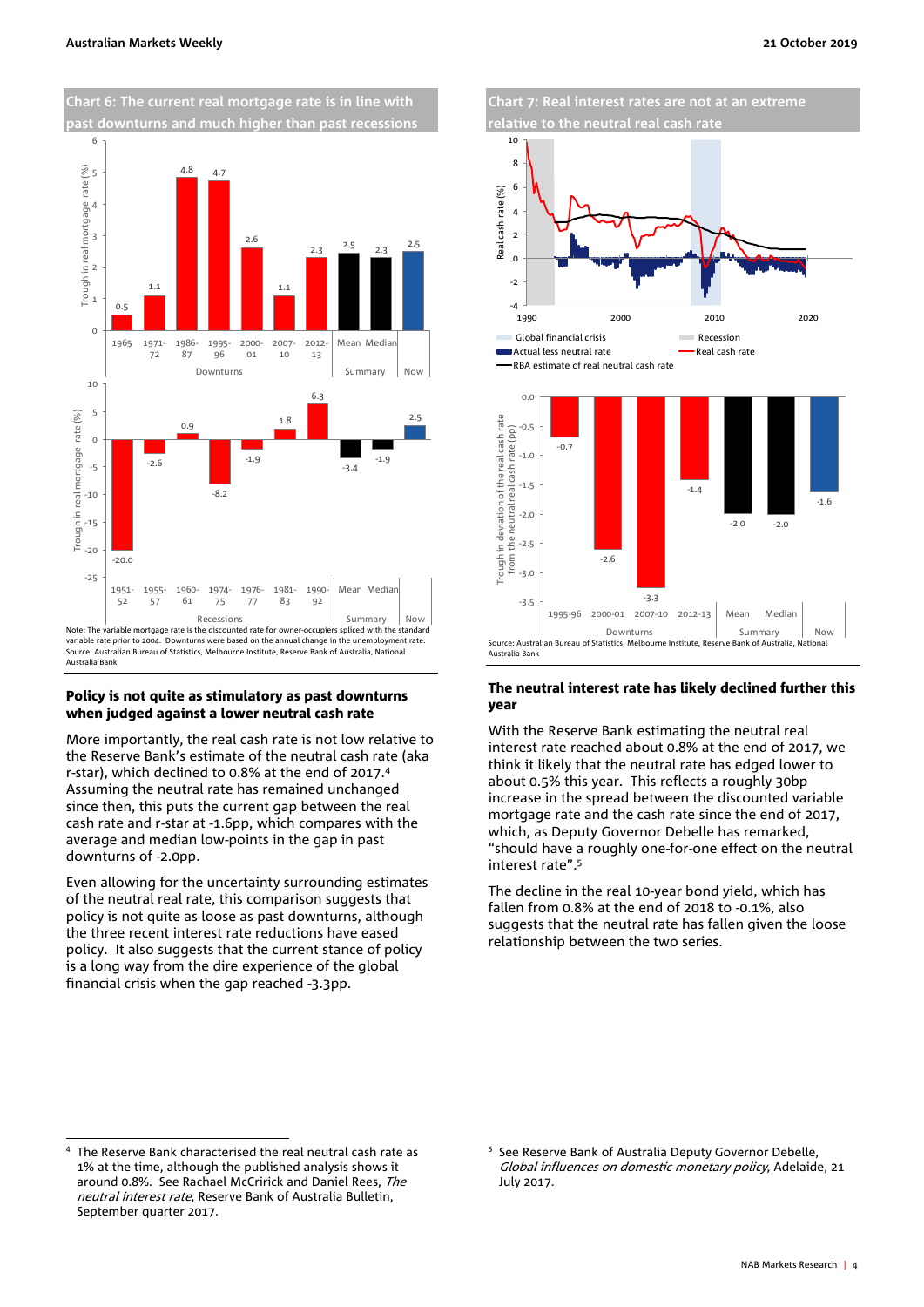

Note: The October 2019 observation is an estimate.  $0.0 \begin{array}{c} 0.0 \ 2000 \end{array}$ 2000 2005 2010 2015 2020 Global financial crisis

Source: Reserve Bank of Australia, National Australia Bank

**Chart 9: The decline in the 10-year real bond yield also**  that the neutral rate has fallen furthe



Source: Australian Bureau of Statistics, Melbourne Institute, Reserve Bank of Australia, National Australia Bank

#### Unconventional monetary policy is possible unless there is meaningful fiscal stimulus

With conventional monetary policy nearing exhaustion as the official cash rate approaches zero and the real cash rate not particularly low relative to a declining neutral interest rate, further stimulus to support the economy will likely require action from the Commonwealth government and/or the adoption of unconventional monetary policy.

Commonwealth action would be desirable given the record low level of bond yields and the scale of the Commonwealth's balance sheet, but at this point the government seems committed to returning the budget to surplus, which constrains any additional stimulus to a small share of GDP. That said, the Commonwealth could change its view by the May budget should the unemployment rate begin to trend higher.

The focus on the budget surplus matters for monetary policy, as we think that without a meaningful additional fiscal stimulus the Reserve Bank could cut the cash rate as low as 0.25% and adopt unconventional policy measures by mid 2020.

The Reserve Bank would clearly prefer to avoid unconventional measures, as Governor Lowe made clear in his remarks at the weekend IMF meetings. However, without fiscal support the Reserve Bank is likely to find it hard to achieve full employment and return inflation to the 2-3% target, when it has estimated the NAIRU at 4.5%.

#### Kieran Davies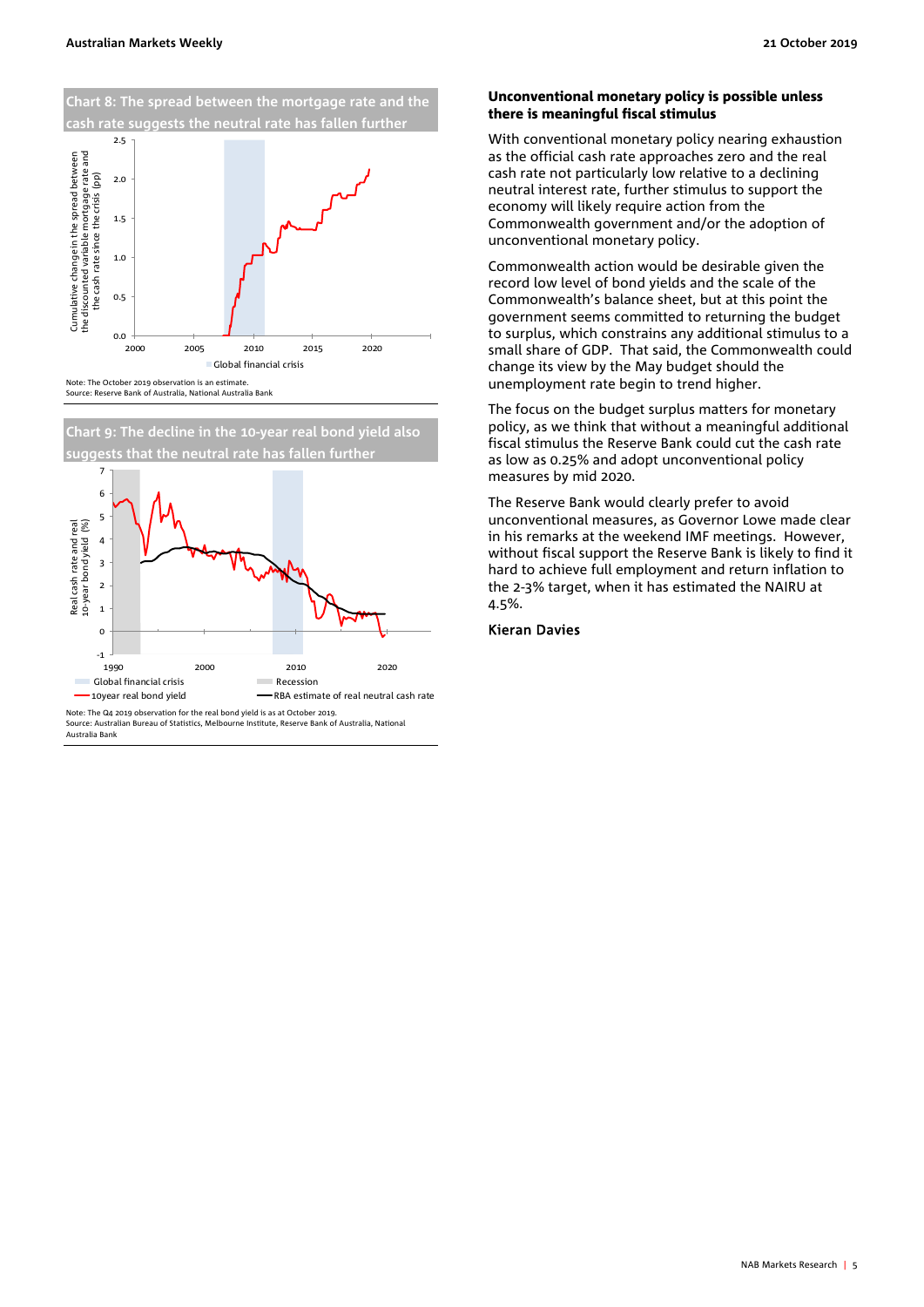## CALENDAR OF ECONOMIC RELEASES

|                | Country Economic Indicator                             | Period           |         | Forecast Consensus Actual Previous |                | <b>GMT</b> | <b>AEST</b> |
|----------------|--------------------------------------------------------|------------------|---------|------------------------------------|----------------|------------|-------------|
|                | Monday 21 October 2019                                 |                  |         |                                    |                |            |             |
| CA             | Canada federal election                                |                  |         |                                    |                |            |             |
| JN             | All Industry Activity Index MoM                        | Aug              |         | 0.1                                | 0.2            | 4.30       | 15.30       |
|                | Tuesday 22 October 2019                                |                  |         |                                    |                |            |             |
| JN             | <b>Public Holiday - Enthronement Ceremony</b>          |                  |         |                                    |                |            |             |
| CA             | <b>Retail Sales MoM</b>                                | Aug              |         | ٠.                                 | 0.4            | 12.30      | 23.30       |
|                | Wednesday 23 October 2019                              |                  |         |                                    |                |            |             |
| <b>NZ</b>      | <b>Trade Balance NZD</b>                               | Sep              | $-1320$ | $-1350$                            | -1565          | 21.45      | 8.45        |
| <b>AU</b>      | RBA's Kent takes part in Sydney Panel                  |                  |         |                                    |                | 22.20      | 9.20        |
| EC             | Consumer Confidence                                    | Oct A            |         | $-6.5$                             | $-6.5$         | 14.00      | 1.00        |
|                | Thursday 24 October 2019                               |                  |         |                                    |                |            |             |
| JN             | Jibun Bank Japan PMI Mfg                               | Oct P            |         | --                                 | 48.9           | 0.30       | 11.30       |
| <b>GE</b>      | <b>Markit/BME Germany Manufacturing PMI</b>            | Oct P            |         | 42                                 | 41.7           | 7.30       | 18.30       |
| GE             | Markit Germany Services PMI                            | Oct P            |         | 51.7                               | 51.4           | 7.30       | 18.30       |
| EC             | <b>Markit Eurozone Manufacturing PMI</b>               | Oct P            |         | 46                                 | 45.7           | 8.00       | 19.00       |
| EC             | <b>ECB Main Refinancing Rate</b>                       | <b>Oct 24</b>    |         | $\overline{O}$                     | $\overline{0}$ | 11.45      | 22.45       |
| EC             | <b>ECB Marginal Lending Facility</b>                   | <b>Oct 24</b>    |         | 0.25                               | 0.25           | 11.45      | 22.45       |
| EC             | <b>ECB Deposit Facility Rate</b>                       | <b>Oct 24</b>    |         | $-0.5$                             | $-0.5$         | 11.45      | 22.45       |
| <b>EC</b>      | ECB's Draghi speaks in Frankfurt after policy decision |                  |         |                                    |                | 12.30      | 23.30       |
| US             | Durable Goods Orders                                   | Sep P            |         | $-0.6$                             | 0.2            | 12.30      | 23.30       |
| US             | Markit US Services PMI                                 | Oct P            |         | --                                 | 50.9           | 13.45      | 0.45        |
| US             | Markit US Manufacturing PMI                            | Oct P            |         | $\overline{a}$                     | 51.1           | 13.45      | 0.45        |
| US.            | New Home Sales                                         | Sep              |         | 710                                | 713            | 14.00      | 1.00        |
|                | Friday 25 October 2019                                 |                  |         |                                    |                |            |             |
| GE             | <b>IFO Business Climate</b>                            | Oct              |         | 94.6                               | 94.6           | 8.00       | 19.00       |
| GE             | <b>IFO Current Assessment</b>                          | Oct              |         | 98.1                               | 98.5           | 8.00       | 19.00       |
| US.            | U. of Mich. Sentiment                                  | Oct F            |         | 96                                 | 96             | 14.00      | 1.00        |
|                | Upcoming Central Bank Interest Rate Announcements      |                  |         |                                    |                |            |             |
| Europe, ECB    |                                                        | Oct 24           | $-0.50$ | $-0.50$                            | $-0.50$        |            |             |
| Japan, BoJ     |                                                        | Oct 31           | $-0.10$ | $-0.10$                            | $-0.10$        |            |             |
| Canada, BoC    |                                                        | Oct 30           | 1.75    | 1.75                               | 1.75           |            |             |
|                | US, Federal Reserve                                    | Oct 30           | 1.75/2  | 1.75/2                             | 1.75/2         |            |             |
| Australia, RBA |                                                        | Nov <sub>5</sub> | 0.75    | 0.75                               | 0.75           |            |             |
| UK, BOE        |                                                        | Nov <sub>7</sub> | 0.75    | 0.75                               | 0.75           |            |             |
|                | New Zealand, RBNZ                                      | <b>Nov 13</b>    | 0.75    | 1.00                               | 1.00           |            |             |

GMT: Greenwich Mean Time; AEDT: Australian Eastern Daylight Time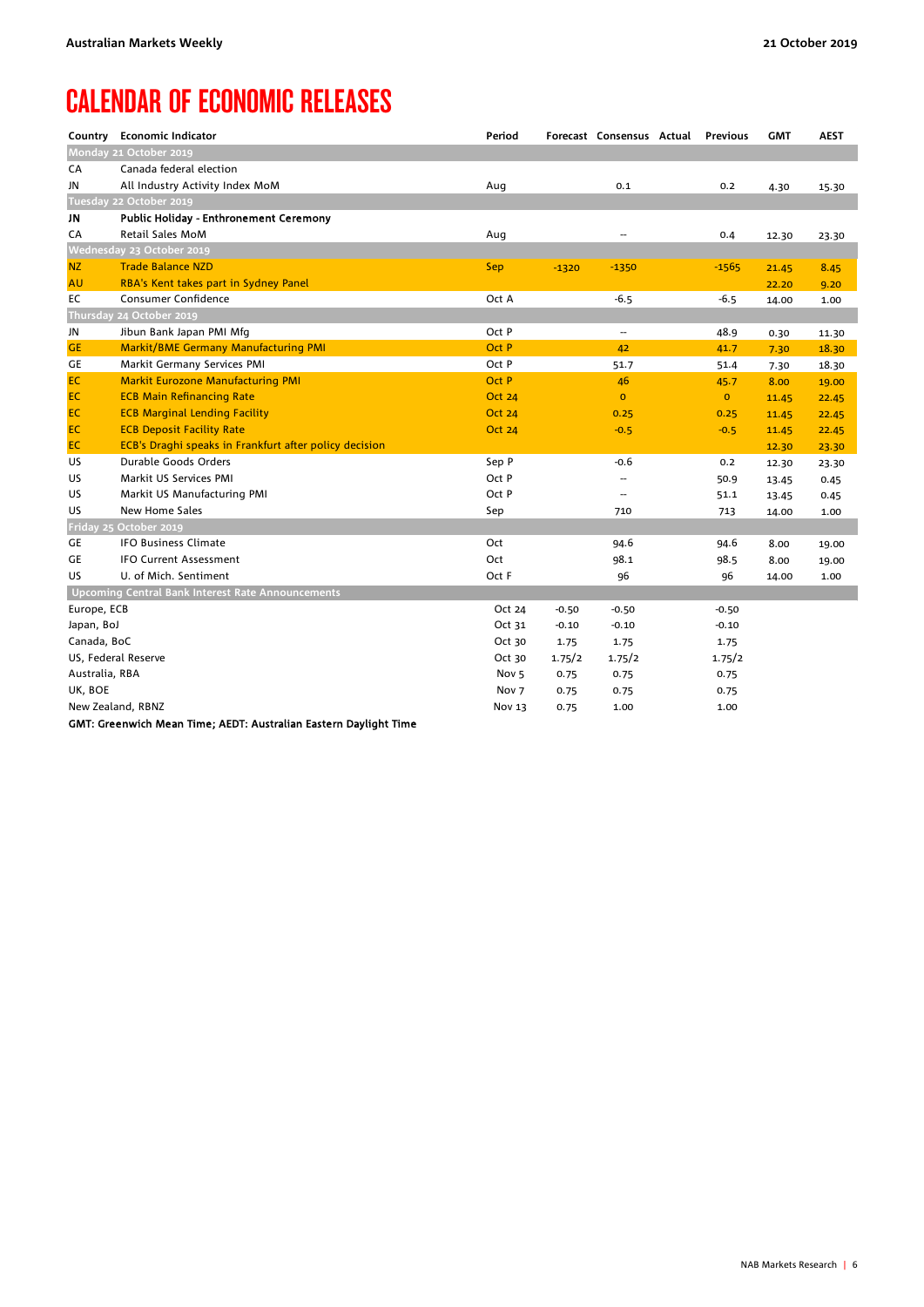### FORECASTS

| <b>Economic Forecasts</b>       |                          |                          |                          |                          |        |                    |        |        |                |        |        |        |        |        |        |        |                |        |        |        |
|---------------------------------|--------------------------|--------------------------|--------------------------|--------------------------|--------|--------------------|--------|--------|----------------|--------|--------|--------|--------|--------|--------|--------|----------------|--------|--------|--------|
|                                 |                          |                          | Annual % change          |                          |        | Quarterly % change |        |        |                |        |        |        |        |        |        |        |                |        |        |        |
|                                 |                          |                          |                          |                          |        |                    | 2018   |        | 2019           |        |        | 2020   |        |        | 2021   |        |                |        |        |        |
| <b>Australia Forecasts</b>      | 2018                     | 2019                     | 2020                     | 2021                     | Q1     | Q2                 | Q3     | Q4     | Q <sub>1</sub> | Q2     | Q3     | Q4     | Q1     | Q2     | Q3     | Q4     | Q <sub>1</sub> | Q2     | Q3     | Q4     |
| Household Consumption           | 2.6                      | 1.4                      | 1.7                      | 2.3                      | 0.5    | 0.8                | 0.3    | 0.4    | 0.3            | 0.4    | 0.3    | 0.3    | 0.4    | 0.5    | 0.6    | 0.5    | 0.6            | 0.6    | 0.6    | 0.6    |
| Underlying Business Investment  | 1.2                      | $-2.1$                   | 0.2                      | 1.9                      | 0.7    | $-0.8$             | $-2.1$ | 0.1    | $-0.2$         | $-0.6$ | $-0.3$ | $-0.5$ | 0.1    | 0.1    | 1.1    | 0.5    | 0.4            | 0.4    | 0.2    | 0.4    |
| <b>Residential Construction</b> | 4.8                      | $-8.6$                   | $-8.1$                   | $-0.9$                   | 3.3    | 2.8                | 0.1    | $-2.8$ | $-2.2$         | $-4.4$ | $-2.7$ | $-2.4$ | $-2.1$ | $-1.3$ | $-1.7$ | $-0.5$ | 0.1            | 0.2    | 0.5    | 0.8    |
| Underlying Public Spending      | 4.3                      | 4.2                      | 3.8                      | 3.6                      | 1.4    | $-0.1$             | 2.1    | 0.8    | 1.1            | 1.4    | 0.4    | 0.8    | 1.1    | 1.1    | 0.9    | 0.9    | 0.8            | 0.8    | 0.8    | 0.9    |
| Net Exports (a)                 | 0.8                      | 1.6                      | $-0.1$                   | $-0.2$                   | 0.6    | 0.0                | 0.4    | $-0.2$ | 0.4            | 0.6    | 0.3    | 0.3    | O.O    | O.O    | $-0.1$ | 0.0    | O, O           | O, O   | $-0.1$ | O.O    |
| Inventories (a)                 | 0.1                      | $-0.4$                   | 0.1                      | 0.1                      | O, O   | 0.2                | $-0.3$ | 0.2    | $-0.1$         | $-0.5$ | O, O   | 0.1    | 0.1    | 0.0    | 0.1    | O, O   | 0.0            | O, O   | 0.0    | O, O   |
| Domestic Demand (g/g %)         | $\overline{\phantom{a}}$ | $\overline{\phantom{a}}$ | ۰.                       | $\overline{\phantom{a}}$ | 0.9    | 0.5                | 0.4    | 0.2    | 0.1            | 0.3    | 0.2    | 0.2    | 0.5    | 0.5    | 0.6    | 0.6    | 0.7            | 0.7    | 0.7    | 0.7    |
| Dom Demand (y/y %)              | 2.8                      | 0.9                      | 1.7                      | 2.6                      | 3.5    | 3.3                | 2.5    | 2.0    | 1.2            | 1.0    | 0.8    | 0.8    | 1.2    | 1.4    | 1.9    | 2.2    | 2.5            | 2.6    | 2.7    | 2.8    |
| Real GDP (q/q %)                | $\sim$                   | $\overline{\phantom{a}}$ | ۰.                       | $\overline{\phantom{a}}$ | 1.0    | 0.7                | 0.3    | 0.1    | 0.5            | 0.5    | 0.5    | 0.5    | 0.6    | 0.5    | 0.7    | 0.6    | 0.6            | 0.6    | 0.6    | 0.7    |
| Real GDP (y/y %)                | 2.7                      | 1.7                      | 2.2                      | 2.5                      | 3.1    | 3.1                | 2.6    | 2.2    | 1.7            | 1.4    | 1.6    | 2.0    | 2.1    | 2.1    | 2.3    | 2.4    | 2.4            | 2.6    | 2.5    | 2.6    |
|                                 |                          |                          |                          |                          |        |                    |        |        |                |        |        |        |        |        |        |        |                |        |        |        |
| CPI headline (q/q %)            | $\overline{\phantom{a}}$ |                          |                          |                          | 0.4    | 0.4                | 0.4    | 0.5    | O, O           | 0.6    | 0.4    | 0.6    | 0.4    | 0.4    | 0.5    | 0.7    | 0.5            | 0.5    | 0.6    | 0.7    |
| CPI headline (y/y %)            | 1.9                      | 1.5                      | 1.8                      | 2.2                      | 1.9    | 2.1                | 1.9    | 1.8    | 1.3            | 1.6    | 1.6    | 1.6    | 2.0    | 1.7    | 1.8    | 1.9    | 2.0            | 2.1    | 2.3    | 2.3    |
| CPI underlying (q/q %)          |                          |                          | $\overline{\phantom{a}}$ |                          | 0.5    | 0.5                | 0.4    | 0.4    | 0.2            | 0.4    | 0.3    | 0.4    | 0.4    | 0.4    | 0.4    | 0.5    | 0.5            | 0.5    | 0.5    | 0.5    |
| CPI underlying (y/y %)          | 1.9                      | 1.4                      | 1.5                      | 1.9                      | 1.9    | 1.9                | 1.8    | 1.8    | 1.5            | 1.4    | 1.4    | 1.3    | 1.5    | 1.5    | 1.5    | 1.6    | 1.7            | 1.9    | 2.0    | 2.0    |
| Private wages (g/g %)           | -                        | $\overline{\phantom{a}}$ | $\rightarrow$            | $\overline{\phantom{a}}$ | 0.5    | 0.6                | 0.5    | 0.6    | 0.5            | 0.5    | 0.6    | 0.6    | 0.7    | 0.7    | 0.7    | 0.7    | 0.7            | 0.7    | 0.7    | 0.7    |
| Private wages (y/y %)           | 2.1                      | 2.3                      | 2.5                      | 2.8                      | 1.9    | 2.1                | 2.1    | 2.3    | 2.4            | 2.3    | 2.3    | 2.3    | 2.4    | 2.5    | 2.6    | 2.6    | 2.7            | 2.7    | 2.8    | 2.8    |
| Unemployment Rate (%)           | 5.3                      | 5.2                      | 5.4                      | 5.5                      | 5.5    | 5.6                | 5.1    | 5.0    | 5.0            | 5.2    | 5.2    | 5.3    | 5.3    | 5.4    | 5.5    | 5.5    | 5.5            | 5.4    | 5.5    | 5.4    |
| Terms of trade                  | 2.0                      | 3.2                      | $-7.9$                   | 1.8                      | 3.3    | $-1.3$             | 1.1    | 3.0    | 3.1            | 1.5    | $-4.4$ | $-4.7$ | $-2.6$ | $-0.6$ | 0.9    | $-0.2$ | 1.2            | 0.6    | $-0.1$ | $-0.1$ |
| Current Account (% GDP)         | $-2.1$                   | O, 3                     | $-1.0$                   | $-0.8$                   | $-2.2$ | $-2.7$             | $-2.2$ | $-1.4$ | $-0.2$         | 1,2    | 0.5    | $-0.3$ | $-0.9$ | $-1.1$ | $-1.0$ | $-1.0$ | $-0.8$         | $-0.7$ | $-0.8$ | $-0.9$ |

Source: NAB Group Economics; (a) Contributions to GDP growth

Sources: NAB Global Markets Research; Bloomberg; ABS

**Exchange Rate Forecasts GDP**  $\overline{\phantom{a}}$ 

| <b>EXCHANGE NATE FUILLAND</b>  |              |               |              |               |         |               |
|--------------------------------|--------------|---------------|--------------|---------------|---------|---------------|
|                                | 21-Oct       | <b>Dec-19</b> | Mar-20       | <b>Jun-20</b> | Sep-20  | <b>Dec-20</b> |
| Majors                         |              |               |              |               |         |               |
| AUD/USD                        | 0.686        | 0.65          | 0.66         | 0.67          | 0.69    | 0.70          |
| NZD/USD                        | 0.64         | 0.62          | 0.62         | 0.63          | 0.65    | 0.65          |
| USD/JPY                        | 108.5        | 104           | 104          | 105           | 106     | 106           |
| EUR/USD                        | 1.12         | 1.12          | 1.11         | 1.13          | 1.14    | 1.15          |
| GBP/USD                        | 1.29         | 1.20          | 1.18         | 1.20          | 1.22    | 1.24          |
| USD/CNY                        | 7.07         | 7.40          | 7.40         | 7.30          | 7.20    | 7.10          |
| USD/CAD                        | 1.31         | 1.36          | 1.38         | 1.38          | 1.36    | 1.35          |
| USD/CHF                        | 0.99         | 0.97          | 0.95         | 0.96          | 0.96    | 0.96          |
|                                |              |               |              |               |         |               |
| <b>Australian Cross Rates</b>  |              |               |              |               |         |               |
| AUD/NZD                        | 1.07         | 1.05          | 1.06         | 1.06          | 1.06    | 1.08          |
| AUD/JPY                        | 74.4         | 68            | 69           | 70            | 73      | 74            |
| AUD/EUR                        | 0.61         | 0.58          | 0.59         | 0.59          | 0.61    | 0.61          |
| AUD/GBP                        | 0.53         | 0.54          | 0.56         | 0.56          | 0.57    | 0.56          |
| AUD/CNY                        | 4.85         | 4.81          | 4.88         | 4.89          | 4.97    | 4.97          |
| AUD/CAD                        | 0.90         | 0.88          | 0.91         | 0.92          | 0.94    | 0.95          |
| AUD/CHF                        | 0.68         | 0.63          | 0.63         | 0.64          | 0.66    | 0.67          |
|                                |              |               |              |               |         |               |
| <b>Interest Rate Forecasts</b> |              |               |              |               |         |               |
|                                | 21-Oct       | Dec-19        | Mar-20       | <b>Jun-20</b> | Sep-20  | <b>Dec-20</b> |
| <b>Australian Rates</b>        |              |               |              |               |         |               |
| RBA cash rate                  | 0.75         | 0.50          | 0.50         | 0.50          | 0.50    | 0.50          |
| 3 month bill rate              | 0.90         | 0.60          | 0.60         | 0.60          | 0.60    | 0.60          |
| 3 Year Swap Rate               | 0.83         | 0.70          | 0.70         | 0.85          | 0.95    | 1.00          |
| 10 Year Swap Rate              | 1.31         | 1.05          | 1.05         | 1.20          | 1.35    | 1.45          |
| <b>Offshore Policy Rates</b>   |              |               |              |               |         |               |
| US Fed funds                   | 2.00         | 1.75          | 1.75         | 1.75          | 1.75    | 1.75          |
| ECB deposit rate               | $-0.50$      | $-0.60$       | $-0.70$      | $-0.70$       | $-0.70$ | $-0.70$       |
| BoE repo rate                  | 0.75         | 0.75          | 0.75         | 0.75          | 0.75    | 1.00          |
| BoJ excess reserves rate       | $-0.10$      | $-0.20$       | $-0.20$      | $-0.30$       | $-0.30$ | $-0.30$       |
| <b>RBNZ OCR</b>                | 1.00         | 0.75          | 0.50         | 0.50          | 0.50    | 0.50          |
| China 1yr lending rate         | 4.35         | 4.10          | 4.10         | 4.10          | 4.10    | 4.10          |
| China Reserve Ratio            | 13.0         | 12.50         | 12.00        | 12.00         | 12.00   | 12.00         |
| 10-year Bond Yields            |              |               |              |               |         |               |
|                                |              |               |              |               |         |               |
| Australia                      |              |               |              | 1.00          | 1.10    | 1.20          |
| <b>United States</b>           | 1.13<br>1.75 | 0.90<br>1.50  | 0.90<br>1.50 | 1.60          | 1.70    | 1.80          |

| utovat upr           |      |      |      |      |
|----------------------|------|------|------|------|
|                      | 2018 | 2019 | 2020 | 2021 |
| Australia            | 2.7  | 1.7  | 2.2  | 2.5  |
| <b>United States</b> | 2.9  | 2.2  | 7.6  | 1.8  |
| <b>Furozone</b>      | 1.9  | 1.1  | 7.7  | 1.4  |
| United Kingdom       | 1.4  | 1.2  | 1.2  | 1.5  |
| Japan                | 0.8  | 7.0  | 0.2  | 0.9  |
| China                | 6.6  | 6.3  | 6.0  | 5.8  |
| India                | 6.8  | 5.7  | 6.8  | 7.1  |
| New 7ealand          | 2.9  | 2.1  | 2.4  | 2.0  |
| World                | 3.6  | 3.1  | 3.2  | 3.5  |

÷,

| Commodity prices (\$US) |               |               |        |               |        |  |  |  |  |  |  |  |
|-------------------------|---------------|---------------|--------|---------------|--------|--|--|--|--|--|--|--|
|                         | $21-Ort$      | <b>Dec-19</b> | Mar-20 | <b>Jun-20</b> | Sep-20 |  |  |  |  |  |  |  |
| Brent oil               | 59.2          | 70            | 70     | 75            | 75     |  |  |  |  |  |  |  |
| Gold                    | 1490          | 1450          | 1483   | 1518          | 1547   |  |  |  |  |  |  |  |
| Iron ore                | na            | 76            | 72     | 68            | 71     |  |  |  |  |  |  |  |
| Hard coking coal*       | 150           | 170           | 165    | <i>160</i>    | 155    |  |  |  |  |  |  |  |
| Thermal coal            | 69            | 90            | 93     | 90            | 88     |  |  |  |  |  |  |  |
| Copper                  | 5785          | 6300          | 6225   | 6150          | 6125   |  |  |  |  |  |  |  |
| $\cdots$                | $\sim$ $\sim$ | $\sim$        | $\sim$ |               |        |  |  |  |  |  |  |  |